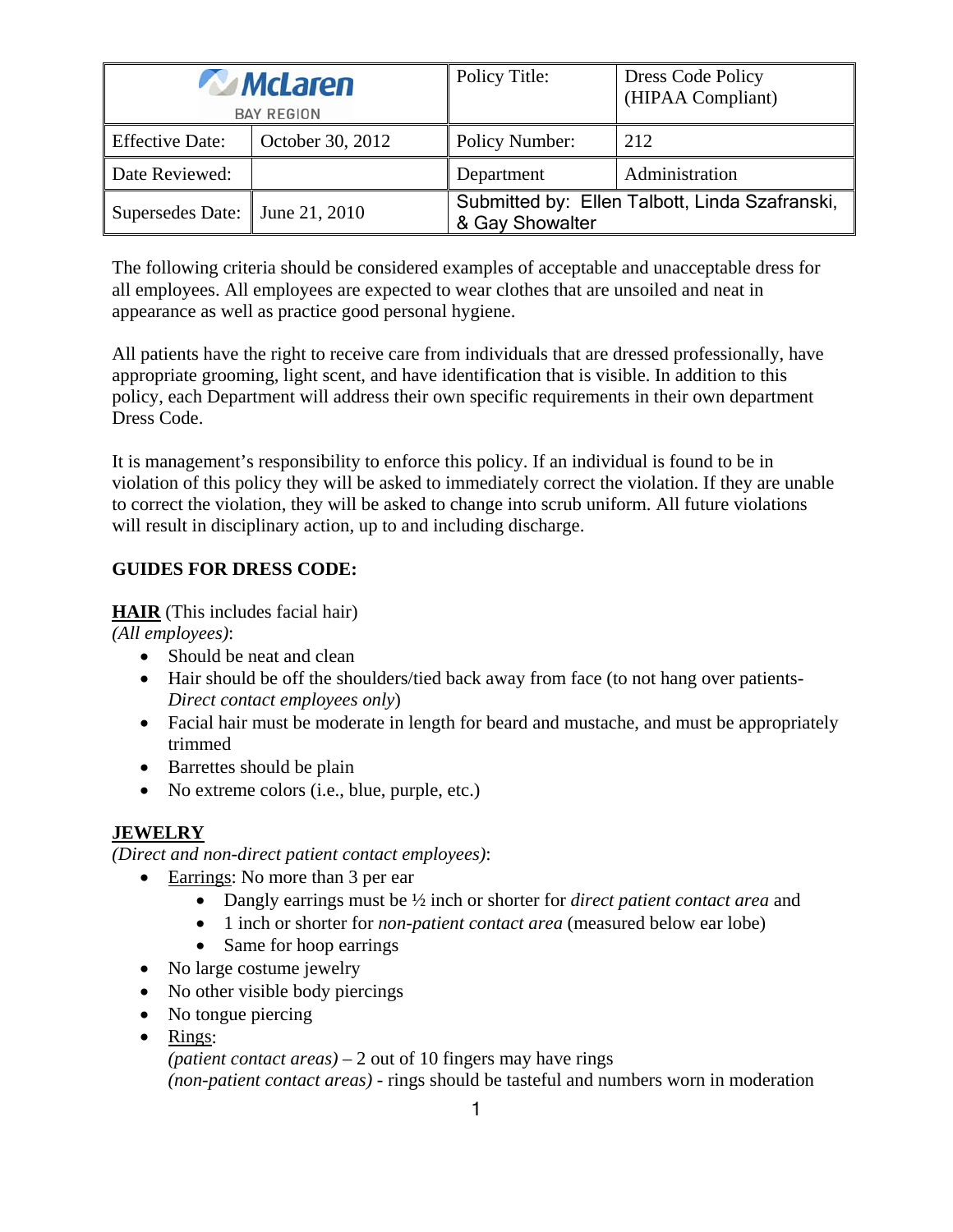• Bracelets: In *patient contact areas*, one per arm, no porous bracelets, no large bracelets, no charm bracelets

In *non-patient contact areas* should be moderate and tasteful

- Watches are allowed
- No nail jewelry
- Necklaces: 2 necklaces are acceptable for *patient contact areas*, but no more than 18 inches in length
	- *Non patient contact areas*, 2 necklaces are acceptable but must be moderate in length
- Ankle bracelets are acceptable for all areas

## **SHOES**

#### *(Patient contact areas)*:

- Noncanvas shoes and clogs are acceptable
- Must be all one color or mostly one color.
- Must be clean
- Laces must match shoes
- Colored uniform type shoes are acceptable
- Sock/stockings must be worn regardless of type of shoe.
- Shoe covers must be worn over croc style shoes in the OR, OB/WH and where ever contamination with bloodborne pathogens is likely to occur.

#### *(Non patient care areas)*:

- Soft soled shoes only after 8pm to 7am
- No spikes or evening shoes
- Open toe shoes and appropriate sandals are acceptable.
- Socks/stockings must be worn, with the exception that business dress sandals may be worn without socks/stockings.
- Socks/stockings must be worn with Capri pants.
- No flip flop/beachwear type shoes.
- No slippers

#### **PERFUMES**

- No more than a light odor from perfume, after-shave or deodorant. Strong cigarette smoke odor is not acceptable.
- Good personal hygiene is expected of all employees, no body odor

## **TATTOOS**

• Must be covered

## **CLOTHING**

#### *(Patient and non-patient contact areas)*

Scrubs: Hospital laundered scrubs will be provided for the following areas: OR, Cath Lab, and Sterile Processing. Non hospital laundered scrubs are allowed in other departments (nursing, non nursing, C-section room, Cath Lab). Refer to department specific guidelines where appropriate.

- Clothing must fit properly, neat, and clean
- No mid-drifts